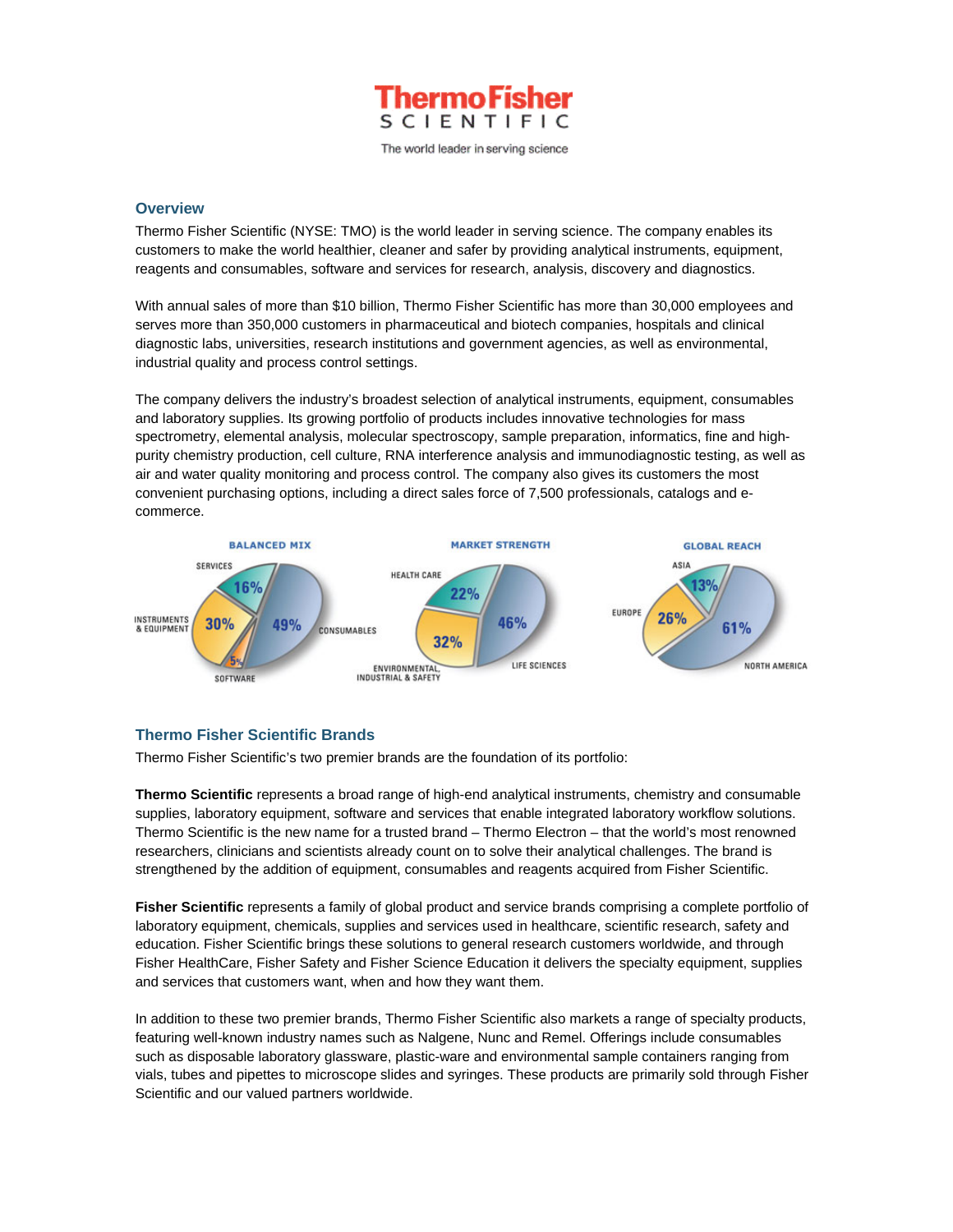

The world leader in serving science

# **Markets Served**

Thermo Fisher Scientific offers a complete and integrated portfolio of solutions and services for laboratory research and analysis, healthcare and clinical science and manufacturing and the field.

## **Laboratory Research and Analysis**

Thermo Fisher Scientific serves the pharmaceutical, biotechnology, academic, government and other research and industrial laboratory markets. Its products and integrated solutions are used by pharmaceutical companies for drug discovery and development, by biotechnology companies and universities for life science research to discover new cures and preventions for disease and in laboratories focused on elemental analysis of liquids and solids.

Analytical instrumentation –Instruments include mass spectrometry, molecular spectroscopy, elemental analysis, chromatography, and electrochemistry. These instruments are used today in the expanding fields of proteomics, metabolomics, biomarker research and absorption, distribution, metabolism, excretion and toxicology (ADME/Tox) studies.

Lab equipment – A complete line of laboratory equipment spanning sample separation and preparation, sample handling, storage automation, constant temperature, and fluid handling and evaporation. Specific products include water purifiers, centrifuges, incubators, freezers, vacuum concentrators, and safety cabinets.

Research consumables – Offerings include plastic products for life science research, such as PCR accessories, cryogenic vials, pipette tubes, cell cultures, bottles, flasks, tubing and collection containers; bioproduction products, such as carboys, tanks, tubing, flexible bioprocess containers and large-call cell-culture tools; and specialty glass products, such as HPLC accessories and auto-sampler vials and bottles.

Fine and high-purity chemistry - Products include high-purity solvent applications for DNA synthesis and separation, combinatorial chemistry libraries, laboratory reagents, and organic chemicals and organicsynthesis offerings.

Propriety protein, nucleic acid, cell biology and cell-culture – Includes RNAi technology and siRNA for life science research and drug discovery, gene silencing services, high-content cell screening systems and reagents and products for protein characterization, purification, modification and immunodetection.

Software and Laboratory Information Management Systems – A complete range of software and services for informatics and rapid analysis and storage.

#### **Healthcare and Clinical Science**

Thermo Fisher Scientific healthcare solutions include a full range of supplies for hospitals, clinical laboratories, reference laboratories and physician's offices. Its clinical diagnostic products and services are used by healthcare facilities and independent laboratories to analyze patient samples, such as blood.

Clinical testing systems and supplies – Offerings include consumables and instruments for histology and cytology.

Diagnostic products and services – Capabilities include design, development, and production of diagnostic tests and test kits.

Clinical trial support services – Services include investigational drug blinding, label design and randomization, and full provisioning for clinical trials, from packaging and environmentally controlled storage to distribution.